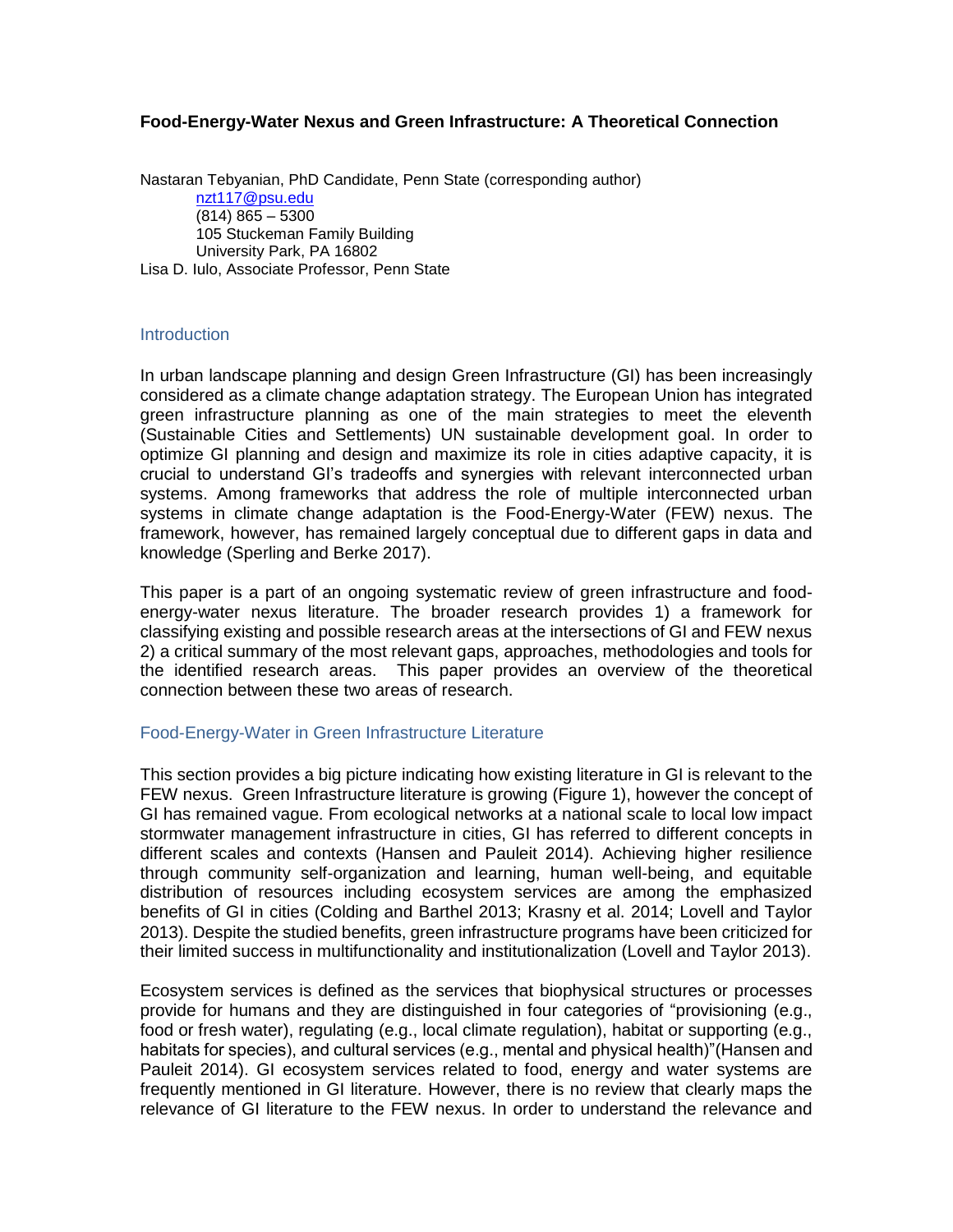importance of each of these systems to GI research, a series of science mapping analyses on 2,006 search results that had "Green infrastructure" in their topic on a Web of Science database was conducted. The default timeframe is between 1900 to the present. The primary aim of this analys was to address two main research questions: 1) What are the dominant keywords/concepts in green infrastructure literature? 2) What are the main subfields in green infrastructure literature and do they relate to water, energy, and food systems?

In order to answer these research questions, a science mapping R package called "bibliometrix" as well as other R packages for general text mining were used. The results (Figure 1) from the bibliometrix analysis indicates a growing body of GI literature.





Table 1 shows a list of the most frequent keywords in all of the literature considered.

| Table 1: Most frequent keywords in GI studies |  |  |  |  |  |  |  |  |
|-----------------------------------------------|--|--|--|--|--|--|--|--|
|-----------------------------------------------|--|--|--|--|--|--|--|--|

|                | Tab                          | Freq |
|----------------|------------------------------|------|
| 1              | <b>GREEN INFRASTRUCTURE</b>  | 699  |
| $\overline{2}$ | ECOSYSTEM SERVICES           | 196  |
| 3              | <b>INFRASTRUCTURE</b>        | 167  |
| 4              | <b>GREEN</b>                 | 150  |
| 5              | <b>URBAN</b>                 | 109  |
| 6              | URBAN PLANNING               | 108  |
| $\overline{7}$ | <b>CLIMATE CHANGE</b>        | 90   |
| 8              | <b>SUSTAINABILITY</b>        | 86   |
| 9              | <b>STORMWATER</b>            | 83   |
| 10             | <b>STORMWATER MANAGEMENT</b> | 64   |
| 11             | <b>URBANIZATION</b>          | 59   |
| 12             | <b>BIODIVERSITY</b>          | 54   |
| 13             | <b>MANAGEMENT</b>            | 49   |
| 14             | <b>RESILIENCE</b>            | 48   |
|                | <b>GREEN</b><br>URBAN        |      |
| 15             | <b>INFRASTRUCTURE</b>        | 44   |
| 16             | LOW IMPACT DEVELOPMENT       | 42   |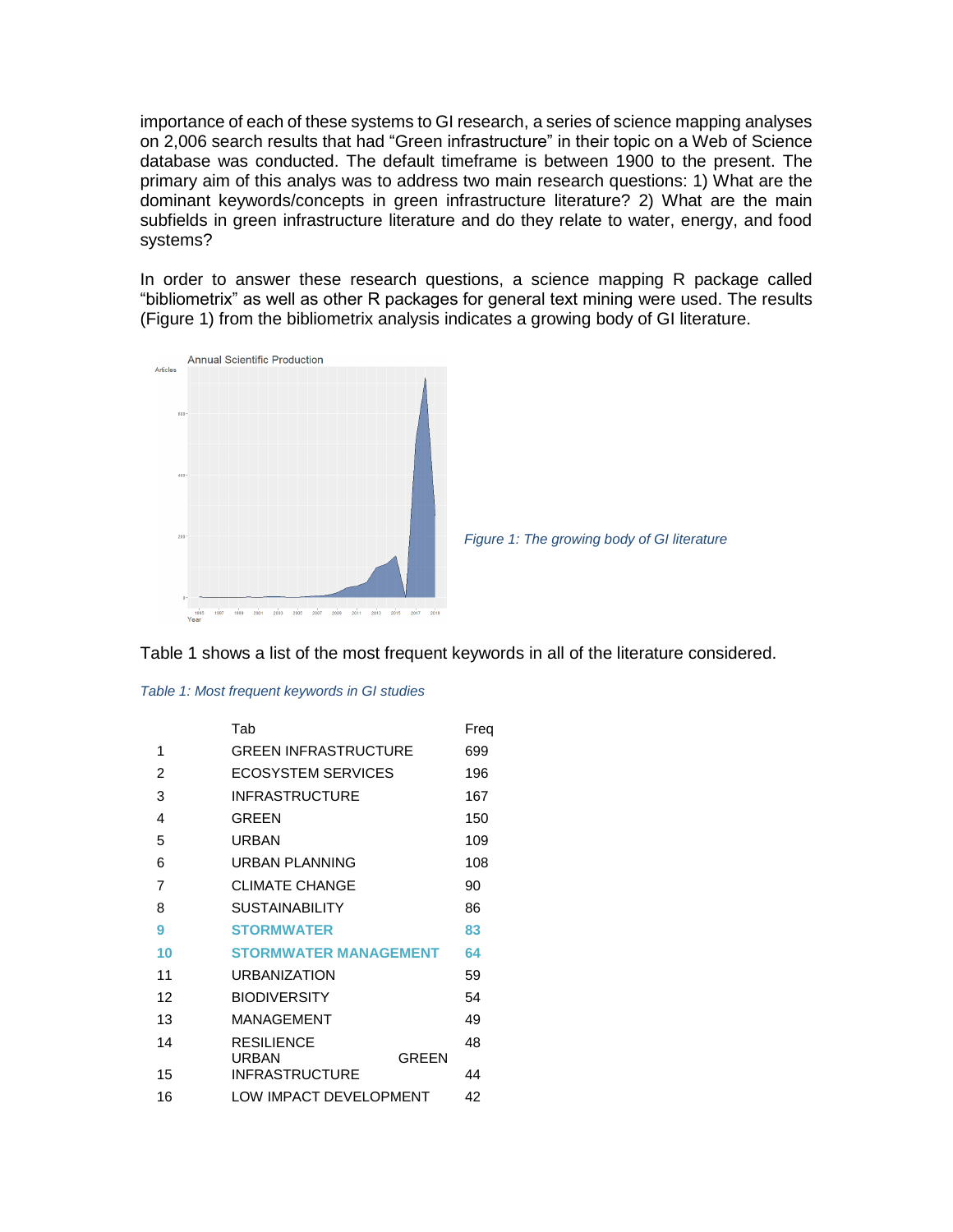| 17 | PLANNING                  | 42 |
|----|---------------------------|----|
| 18 | SUSTAINABLE DEVELOPMENT   | 37 |
| 19 | NATURE-BASED SOLUTIONS    | 36 |
| 20 | <b>URBAN AGRICULTURE</b>  | 34 |
| 21 | <b>URBAN HEAT ISLAND</b>  | 34 |
| 22 | URBAN FCOLOGY             | 30 |
| 23 | <b>GREEN SPACE</b>        | 29 |
| 24 | CLIMATE CHANGE ADAPTATION | 28 |
| 25 | DEVELOPMENT               | 27 |
| 26 | ECOSYSTEM                 | 26 |
| 27 | <b>GREEN ROOF</b>         | 26 |
| 28 | LANDSCAPE                 | 26 |
| 29 | <b>RUNOFF</b>             | 26 |

As can be seen, the top keywords are related to general topics such as ecosystem services, urban planning, climate change and sustainability. Keywords related to water (blue) energy (orange) or food (green) are highlighted. It is evident form the table above that there are far more articles with water related keywords than energy and food related systems.

For further analysis of the keywords, a co-occurrence function in the bibliometrix package was used. The results (Figure 2) show the water and energy subfields as highly recognizable, while the food cluster is barely recognizable, close to the ecosystem services focused studies.

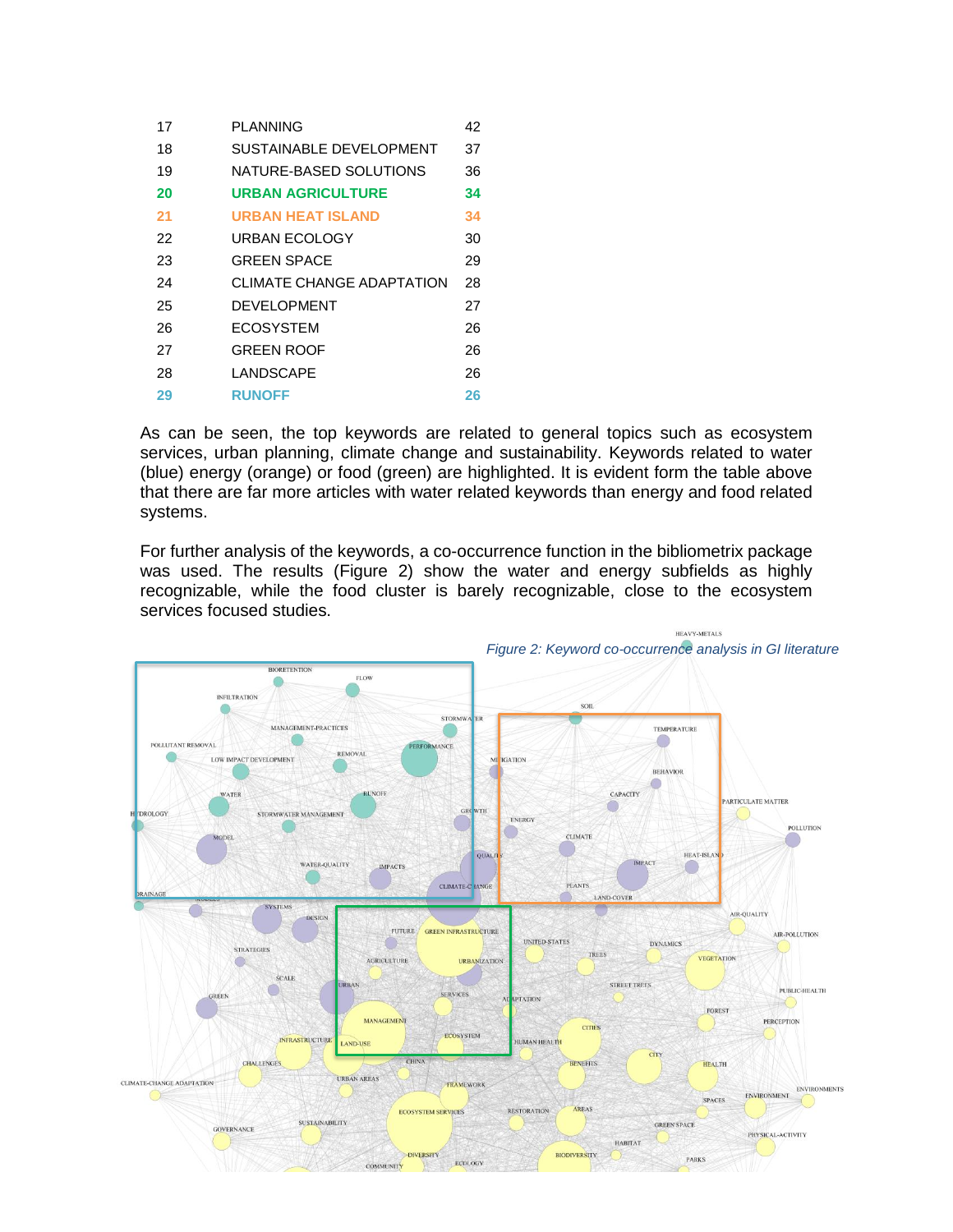In addition to using the bibliometrix package, in order to find the clusters of the subfields in the GI literature, a Latent Dirichlet Allocation algorithm (LDA) was run on the articles' keywords and abstracts. Only the word stems were used in the process of tokenization of the keywords and abstracts in order to avoid repetition. LDA algorithms at k=3, 5, 10 were tried. Looking at the relevance of the results, k=5 was selected as optimum. The results for the keywords and abstracts are below.





*Table 2: The most frequent keywords in each of the clusters of the article's keywords*

| <b>Energy</b>            | <b>Water</b>   | Food           |
|--------------------------|----------------|----------------|
| urban                    | impact         | biodivers(ity) |
| climat(e)                | water          | landscap(e)    |
| $\text{citi}(\text{es})$ | system         | conserv(e)     |
| change(e)                | runoff         | ecolog(y)      |
| land                     | perform        | forest         |
| veget                    | develop        | divers(ity)    |
| heat                     | stormwat(er)   | plant          |
| temperature(e)           | qualiti(es)    | garden         |
| energy                   | model          | valuat(ation)  |
| surface(e)               | remove(e)      | habitat        |
| cover                    | $m$ anag $(e)$ | communiti(es)  |
| island                   | low            | agricultur(e)  |

*Note: the keywords are stemmed to avoid repetition (the gray additions provide examples of the actual words)*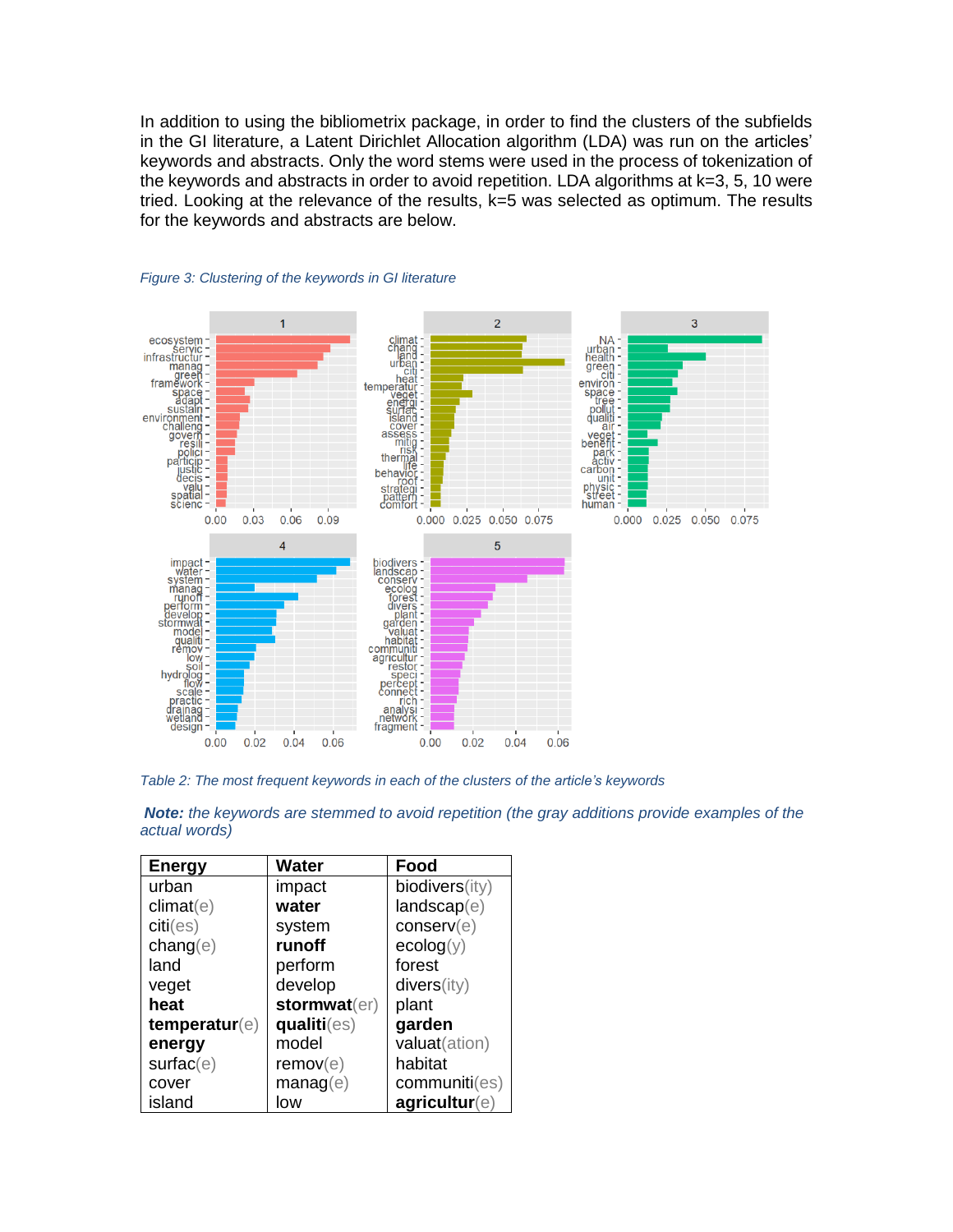| assess<br>$mitig$ (ate)<br>risk<br>thermal<br>life<br>behavior<br>roof<br>comfort<br>pattern<br>strategi(es) | soil<br>flow<br>hydrolog(y)<br>scale<br>practic(e)<br>drainag(e)<br>wetland<br>design | $\mathsf{restor}(\mathsf{e})$<br>species)<br>connect<br>percept(ation)<br>rich<br>analysis(s)<br>fragment(ed)<br>network |
|--------------------------------------------------------------------------------------------------------------|---------------------------------------------------------------------------------------|--------------------------------------------------------------------------------------------------------------------------|
|--------------------------------------------------------------------------------------------------------------|---------------------------------------------------------------------------------------|--------------------------------------------------------------------------------------------------------------------------|

In the keywords clustering results (Figure 3 and Table 2), cluster 2 has keywords related to relationship of GI with Energy system including heat, energy, temperature, thermal and comfort. Cluster 4 represents GI studies that connect with water system and has keywords such as water, runoff, stormwater, hydrology, drainage and wetland. Consistent with bibliometrix keyword co-occurrence analysis, research on food and GI does not show up as a clear cluster/subfield but it is recognizable in the cluster with keywords such as biodiversity, community gardens and urban agriculture (cluster 5).

In the abstracts clustering results (Figure 4 and Table 3), cluster 5 has the keywords related to relationship of GI with Energy system including heat and temperature. Cluster 3 represents GI studies that connect with water systems and has keywords such as water, stormwater, runoff, flood and hydrology. Studies on food and GI does not show up as a clear cluster/subfield in abstracts clustering. The other clusters are too general to be associated with the food system.



#### *Figure 4: Clustering of the abstracts in GI literature*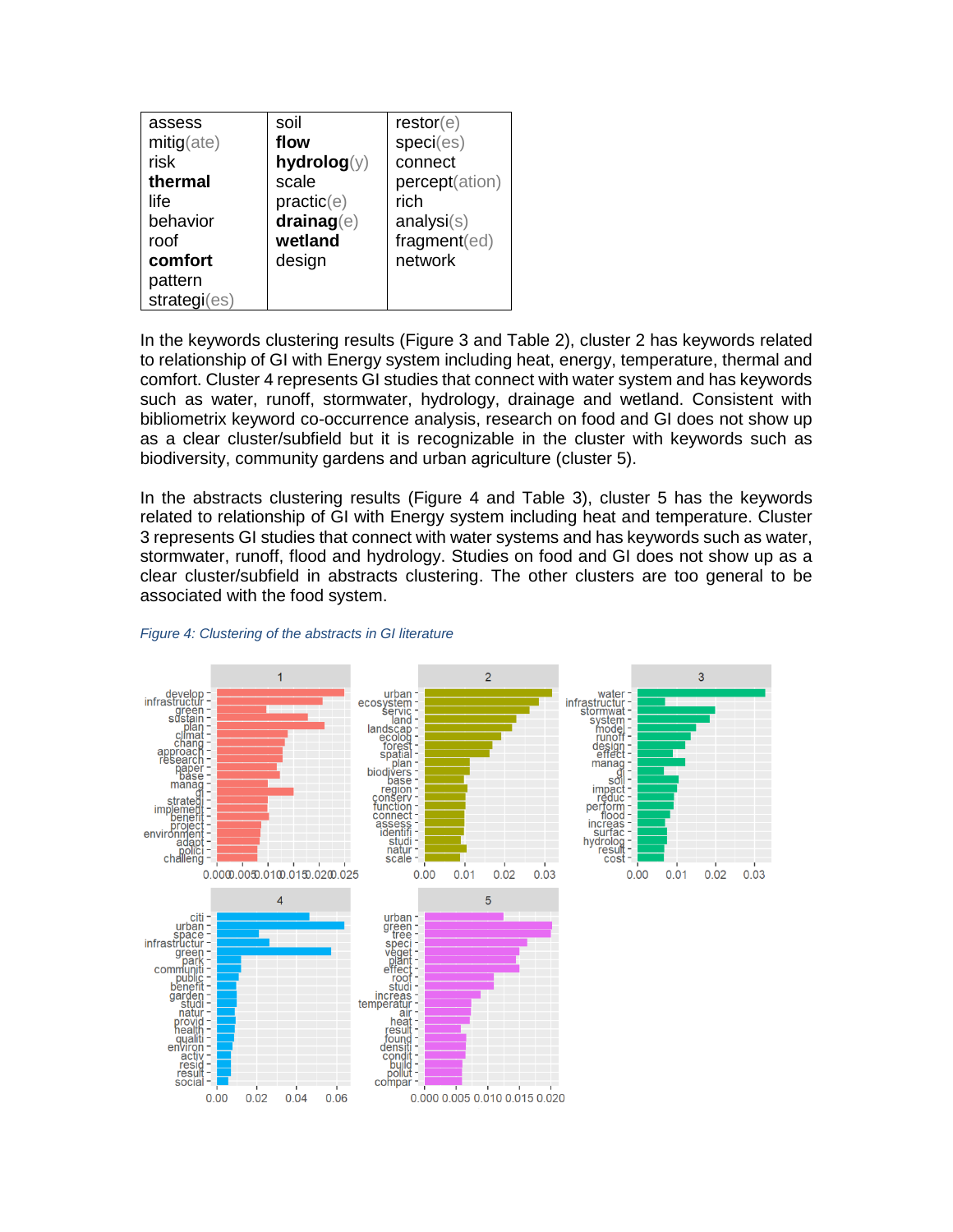*Table 3: The most frequent keywords in each of the clusters of the abstracts* 

*Note: the keywords are stemmed to avoid repetition (the gray additions provide examples of the actual words)*

| <b>Energy</b>        | Water            | Food         |
|----------------------|------------------|--------------|
| green                | water            | Other        |
| tree                 | stormwat(er)     | clusters are |
| spec(es)             | system           | too general  |
| <b>veget</b> (ation) | model            |              |
| effect               | runoff           |              |
| plant                | design           |              |
| urban                | $m$ anag $(e)$   |              |
| studi(es)            | soil             |              |
| roof                 | impact           |              |
| increas(e)           | reduc(tion)      |              |
| temperature(e)       | perform          |              |
| air                  | effect           |              |
| heat                 | flood            |              |
| found(ation)         | hydrolog(y)      |              |
| densiti(             | surface(e)       |              |
| <b>condit</b> (tion) | increase(e)      |              |
| build                | infrastructur(e) |              |
| compar(e)            | result           |              |
| pollut(ant)          | cost             |              |
| result               | gi               |              |

### Green Infrastructure in Food-Energy-Water Literature

The food-energy-water nexus has been defined as a function of the interaction among the three sectors in order to identify "the critical dependencies, synergies, and feedback loops between systems" (Sperling and Berke 2017). The recent attention to hazard mitigation and climate change adaptation has been the building block and the driving force of the literature on FEW. The FEW Nexus notion gained attention after releasing the World Economic Forum report in 2011 and Bonn Conference in 2012 (Wichelns 2017). The notion has resulted in many meaningful studies. However, the body of research has been criticized for different gaps including 1) remaining highly conceptual with lack of narrowly defined research studies (Sperling and Berke 2017) 2) over emphasizing on large scale agriculture and policymaking and lack of integration of multiple scales (Wichelns 2017) 3) lack of its connections to the issues that are comprehendible for stakeholders in urban areas including urban communities.

Since literature on FEW is relatively young and green infrastructure is not yet a wellestablished subfield in the FEW nexus, the topic modeling method that we used for GI literature is not meaningful here. However, a keyword co-occurrence analysis (Figure 5) highlights some common general areas of research such as ecosystem services, biodiversity and sustainability.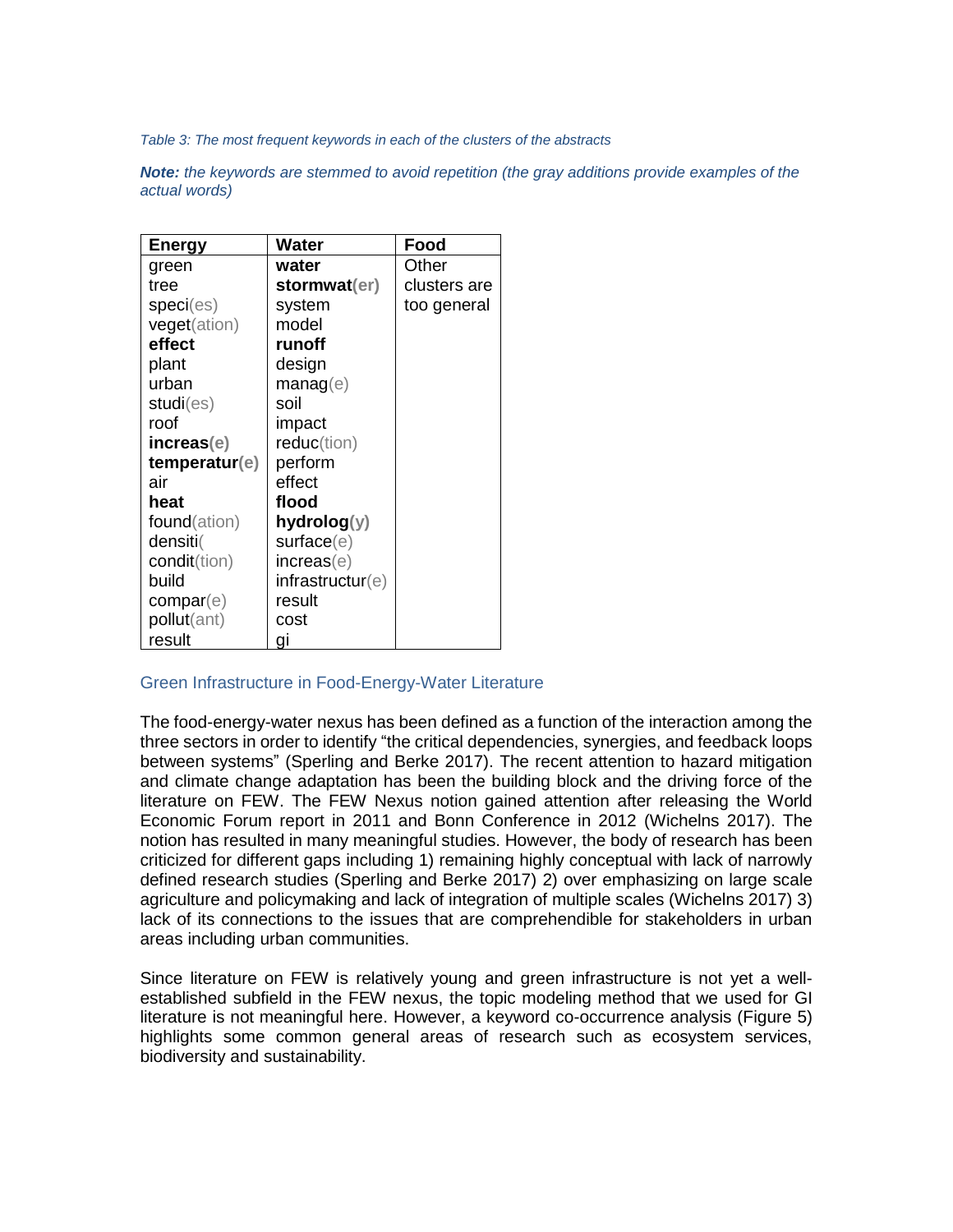

*Figure 5: co-occurrence keyword analysis of 469 studies that have Water-Energy-Food Nexus keyword in their topic from Web of Science (WoS) database.*

Beyond these general associations, green infrastructure has been mentioned in Food-Energy-Water nexus literature in different contexts. There are direct calls for including natural infrastructure in the nexus (Ozment, DiFrancesco, and Gartner 2015). Ozment et al. (2015) argue that, given the massive investment in food, energy and water infrastructure in cities and the future uncertainty due to climate change, natural infrastructure should be integrated to the FEW nexus because of its role in increasing adaptive capacity and cost reduction in urban infrastructure planning. This role is realized through providing several benefits for management of FEW, GI's regulating ecosystem services such as flood and drought mitigation and GI's contribution to increasing the resilience and lifespan of gray infrastructure (Ozment, DiFrancesco, and Gartner 2015).

#### The Theoretical Connection; Frameworks for the integration of FEW

The result of the cluster analyses and the review of FEW nexus literature show existing but not integrated pieces of FEW nexus in Green infrastructure literature. This section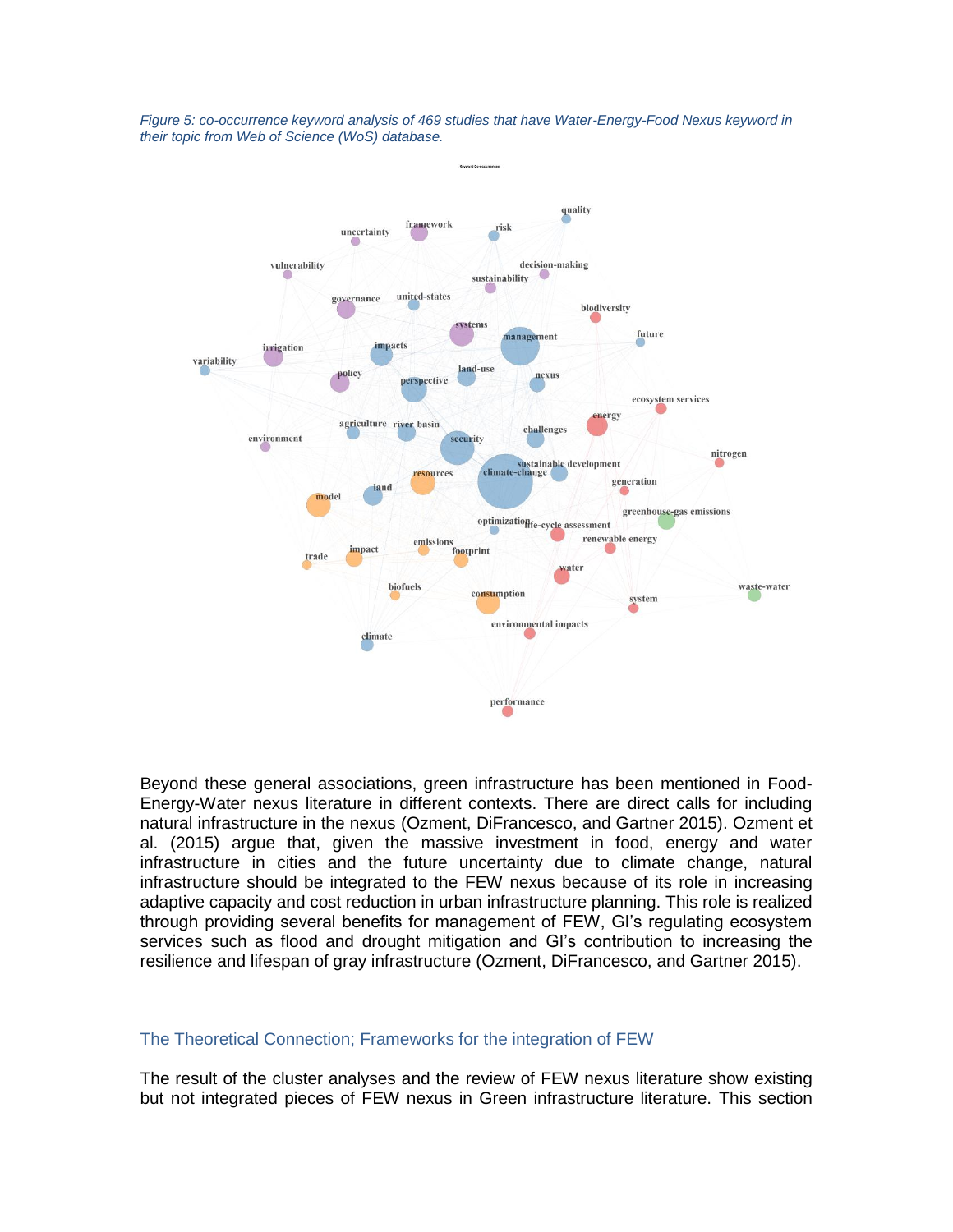explores this connection further by asking: How GI focused FEW nexus studies can address some of the current gaps in FEW nexus literature?

As it was apparent in the keyword analysis of GI literature, the most relevant field to GI is urban planning and design. While the Food-Energy-Water nexus is not an urban design theory, the literature in FEW Nexus marginally has touched large scale urban planning approaches. GI focused FEW research can be used as an experimental space to contextualize FEW thinking in urban design and planning. In doing so, they can be beneficial to FEW research gaps in two main aspects; they can be used as 1) a way to downscale large scale FEW dynamics to a site/neighborhood scale 2) a strategy to communicate FEW nexus to urban communities and utilize community-engaged processes to manage urban food, energy and water (FEW). There have been recent attempts to contextualize FEW thinking in urban planning and design, highlighting participatory design at multiple scales as an important strategy for this contextualization (Sperling and Berke 2017; Yan and Roggema 2019).

Sperling and Berke (2017) propose an *Urban Nexus Science* framework. The framework aims to integrate FEW nexus research to urban planning and design to improve infrastructure, land use, and hazard mitigation planning and decision-making. It calls for participatory modeling and stakeholder engagement for evaluating the solutions related to urban FEW and a new focus on decentralized, closed-loop models of spatial planning. They identify different urban problems that can be used to practice the framework, such as urban agriculture, water treatment technologies or energy solutions. The framework is among the first attempts to bridge urban planning and design to FEW nexus research. However, it remains very conceptual and does not provide a practical guide for identifying the possible research areas at the intersection urban planning and design and FEW.

Yan and Roggema (2019) provide a more detailed framework that integrates FEW thinking to urban planning and design. *Moveable Nexus* is a very recent methodology in understanding the FEW implications of urban agriculture. The framework is a design-led approach and consists of design methods, evaluation tools and participation mechanisms. The framework calls for downscaling the FEW research for urban areas, residents and planners while looking at the FEW problems and solutions at multiple urban scales. It also emphasizes the importance of having a participatory/community-engaged/interdisciplinary approach to problem solving in the context of urban FEW management. The authors summarize the guiding principles of nexus science in urban planning and design based on Hoff (2011) as to 1) Invest in ecosystem systems to secure FEW provisions; 2) Create more with fewer environmental costs; 3. Ensure accessibility to food, water and energy to all residents. The principles guide urban design and planning practices to be collective, circular and decentralized at multiple urban scales. While they acknowledge different urban initiatives that make use of FEW linkages, such as small hydropower generation or local production for local consumption, they see "urban agriculture as a key facilitator of nexus thinking, needing water and energy to be productive"

While both frameworks identify urban agriculture as one of the most relevant planning and design contexts to facilities nexus thinking, considering other types of urban green infrastructure and their different ecosystem services can help to define more opportunities for research at the intersection of FEW, urban design, planning and GI. This further helps to identify relevant gaps in tools, methodologies and advancing FEW research.

Based on this initial review, a second question is posed to be further explored in the next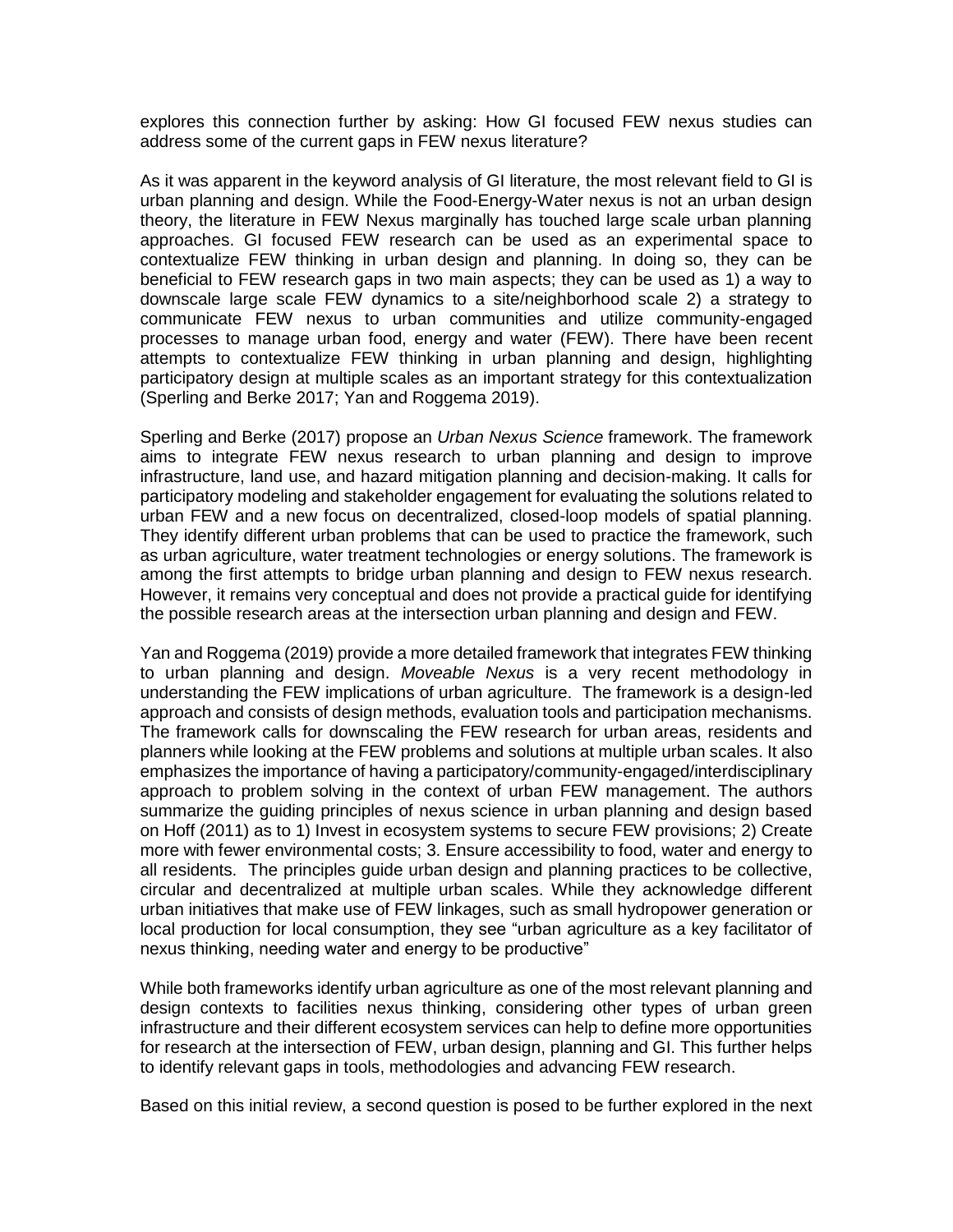step of this research: "How can we leverage the similarities in GI and FEW research problems and methodologies for creating a framework for the research at the intersection of the two?"

## Next Steps

The next step of this review draws a holistic overview of research at the intersection of FEW and GI, utilizing the similarities in GI and FEW research problems and methodologies. The two main similarities are 1) Both GI and FEW nexus are framed as allocation/optimization problems. 2) Both GI and FEW nexus use ecosystem services as a main system level quantification methodology (this is evident in keyword co-occurrence in both topics).

Based on these similarities, a framework for classifying existing and possible research areas at the intersections of GI and FEW nexus and a critical summary of the most relevant gaps, approaches, methodologies and tools for the identified research areas will be proposed.

### Acknowledgment

This work was supported by Hamer Center for Community Design and the Department of Landscape Architecture, College of Arts and Architecture, Penn State.

# Bibliography

- Colding, Johan, and Stephan Barthel. 2013. "The Potential of 'Urban Green Commons' in the Resilience Building of Cities." *Ecological Economics* 86 (February): 156–66. https://doi.org/10.1016/j.ecolecon.2012.10.016.
- Hansen, Rieke, and Stephan Pauleit. 2014. "From Multifunctionality to Multiple Ecosystem Services? A Conceptual Framework for Multifunctionality in Green Infrastructure Planning for Urban Areas." *AMBIO* 43 (4): 516–29. https://doi.org/10.1007/s13280-014-0510-2.
- Krasny, Marianne E., Alex Russ, Keith G. Tidball, and Thomas Elmqvist. 2014. "Civic Ecology Practices: Participatory Approaches to Generating and Measuring Ecosystem Services in Cities." *Ecosystem Services* 7 (March): 177–86. https://doi.org/10.1016/j.ecoser.2013.11.002.
- Lovell, Sarah Taylor, and John R. Taylor. 2013. "Supplying Urban Ecosystem Services through Multifunctional Green Infrastructure in the United States." *Landscape Ecology* 28 (8): 1447–63. https://doi.org/10.1007/s10980-013-9912-y.
- Ozment, Suzanne, Kara DiFrancesco, and Todd Gartner. 2015. *Natural Infrastructure in the Nexus*. International Union for Conservation of Nature and Natural Resources. https://doi.org/10.2305/IUCN.CH.2015.NEX.4.en.